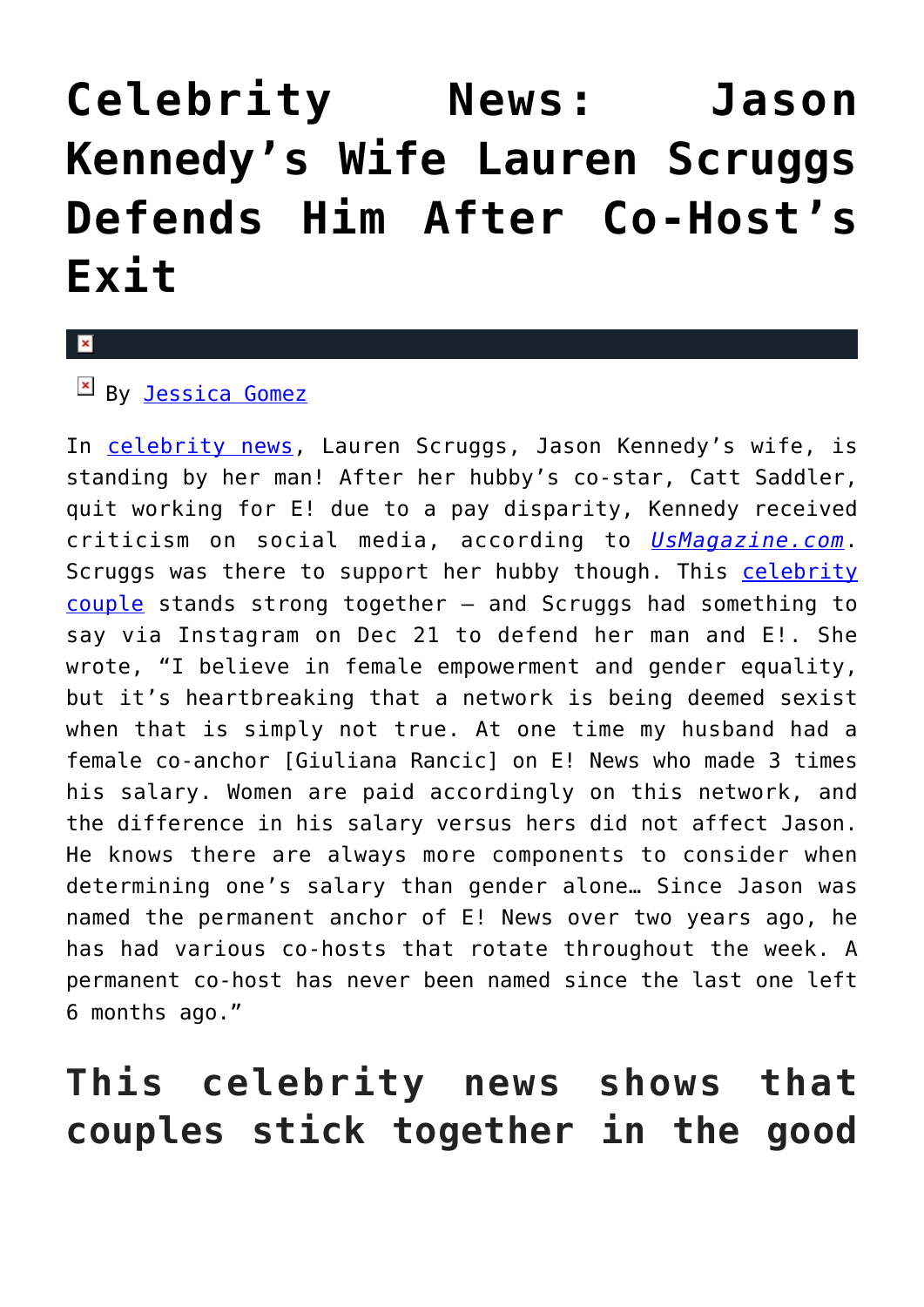### **times and bad. What are some ways to support your partner through a controversial time?**

**Cupid's Advice:**

Supporting your partner during tough situations is important. Cupid has some [relationship advice](http://cupidspulse.com/love/relationship-advice-articles/) on ways to support your partner:

**1. Communicate effectively.** Make sure you are listening as much as you are speaking. Sometimes we mistake hearing for listening. The best way to help your partner is to try your best to understand them and prevent misunderstandings, and for that, listening is key!

**Related Link:** [5 Communication Keys Every Relationship Needs](http://cupidspulse.com/118446/relationship-advice-communication-keys-every-relationship-needs/)

**2. Keep the vibes positive:** Positive thinking comes a long way. During any situation, controversial or not, we must keep a positive mind. Remember, "mind over matter." Nothing good will come from thinking negatively.

**Related Link:** [10 Reasons Chrissy Teigen and John Legend are](http://cupidspulse.com/118393/celebrity-couple-chrissy-teigen-and-john-legend-relationship-goals/) [Relationship Goals](http://cupidspulse.com/118393/celebrity-couple-chrissy-teigen-and-john-legend-relationship-goals/)

**3. Create a judgment free zone:** It's okay to give advice, but try not to sound like Judge Judy! Judging can only push people away, not bring them in. Keep an open mind.

**What are some controversial moments you experienced with your significant other, and how did you support them or vise versa? Comment below!**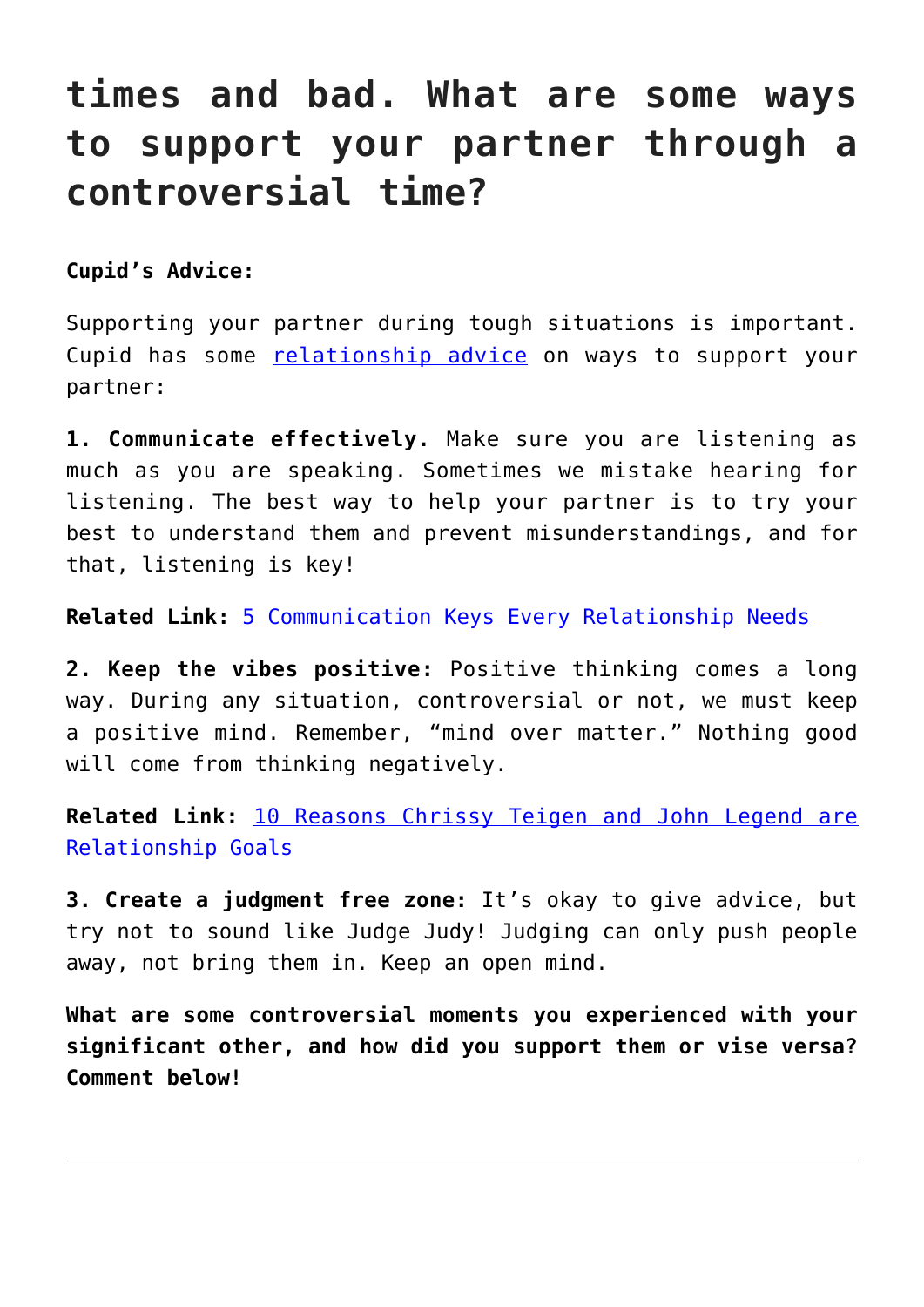## **[Jason Kennedy Announces](https://cupidspulse.com/75407/jason-kennedy-announces-engagement-to-lauren-scruggs/) [Engagement to Lauren Scruggs](https://cupidspulse.com/75407/jason-kennedy-announces-engagement-to-lauren-scruggs/)**



 $\pmb{\times}$ 

By Sanetra Richards

Another proposal, another love story! According to *[People](http://www.people.com/article/lauren-scruggs-jason-kennedy-marriage-proposal)*, Jason Kennedy has asked for his girlfriend's, Lauren Scruggs, hand in marriage. The *E! News*correspondent professed his love for the fashion blogger and Still LoLo author about eight months ago and still has no shame in letting the world know. "She's amazing," Kennedy told PEOPLE. "It's a blur but I can't stop smiling," the host tells *E!* "She told me I couldn't surprise her, but I got her good. This is the best night of my life." In addition, the 32-year-old tweeted, "I flew to Dallas and asked her if she would spend the rest of her life with me. I love you @laurenscruggs." The proposal was held in Scrugg's hometown in Texas. A small number of relatives and friends were in attendance. As she stood on the balcony, Scruggs could see where Kennedy prepared a candle-filled message "Will you marry me?" Moments later, she met him downstairs where a Jennifer Meyer diamond ring was awaiting.

**What are some ways to show your excitement about your engagement?**

#### **Cupid's Advice:**

You are more than happy at the idea of spending the rest of your life with that special person and want to shout it at the top of your lungs. In the meantime, you would rather show your enthusiasm in other ways, but not exactly sure how to. Here are a few of Cupid's tips: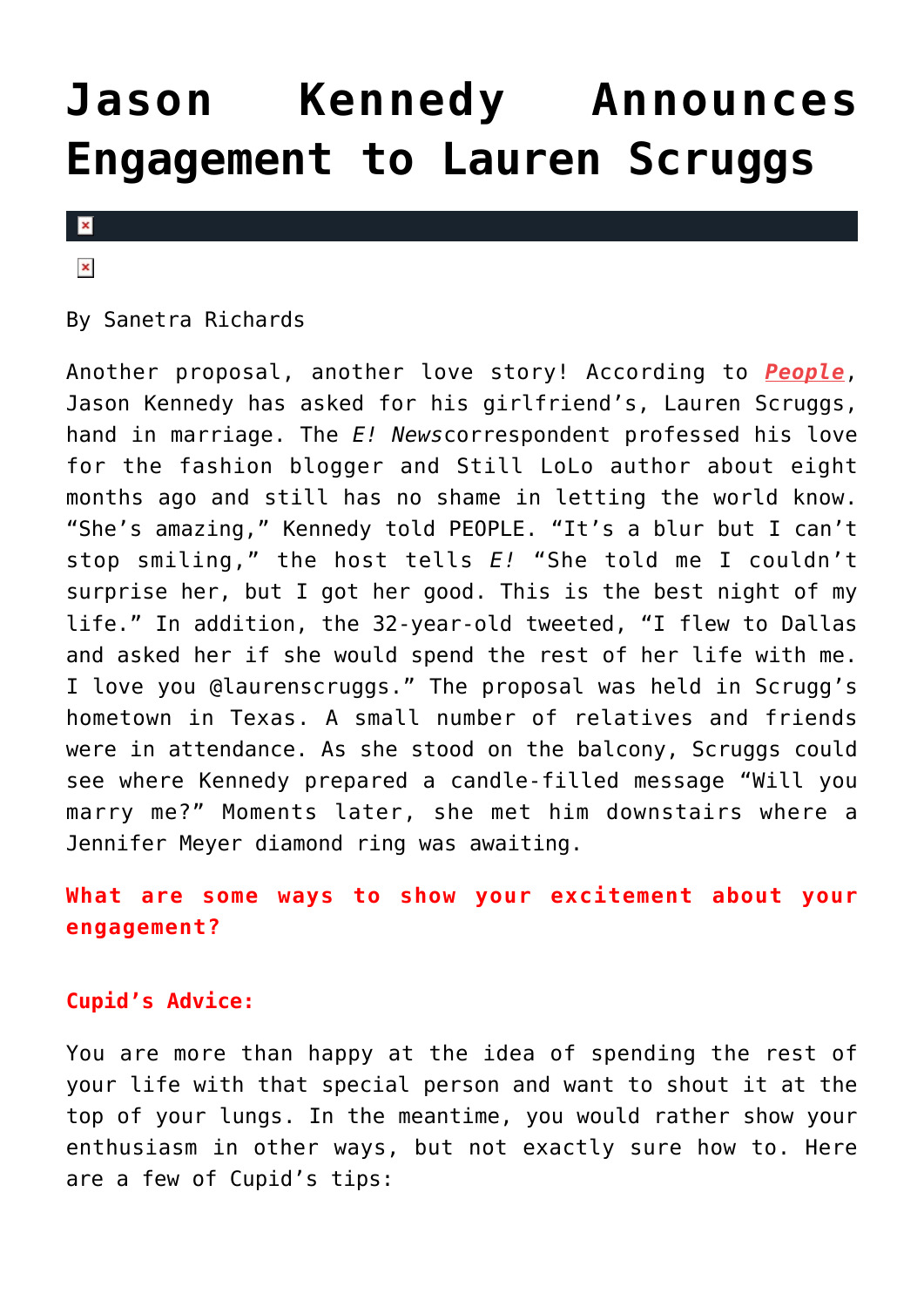**1. Speak highly of your partner:** This will become second nature if you are completely over the moon with your significant other. You will find yourself talking about their greatest traits that make you blush or have butterflies. For example, if they are selfless, you may find yourself telling others about this characteristic.

**2. Inform others:** Share with everyone that you are soon to be happily married. Tell family, friends, whoever is in sight! Broadcast it if you feel the need, unless you both have agreed to keep it a secret). If the highest mountain top were accessible, you would do it.

**3. Wear your engagement jewelry:** Whether that be a ring, necklace, what ever symbolizes the engagement, be sure to rock it every chance you get. This let's everyone know, including your partner, that you are looking forward to the day when you exchange vows.

**How do you show your excitement about your engagement? Share below.**

# **[Jason Kennedy Says He's](https://cupidspulse.com/57400/jason-kennedy-trying-to-look-cool-lauren-scruggs/) ['Trying to Look Cool' Around](https://cupidspulse.com/57400/jason-kennedy-trying-to-look-cool-lauren-scruggs/) [Lauren Scruggs](https://cupidspulse.com/57400/jason-kennedy-trying-to-look-cool-lauren-scruggs/)**

 $\mathbf{x}$ 

 $\mathbb{F}$  By April Littleton

Jason Kennedy and Lauren Scruggs haven't been dating for that long, but they already can't get enough of each other! The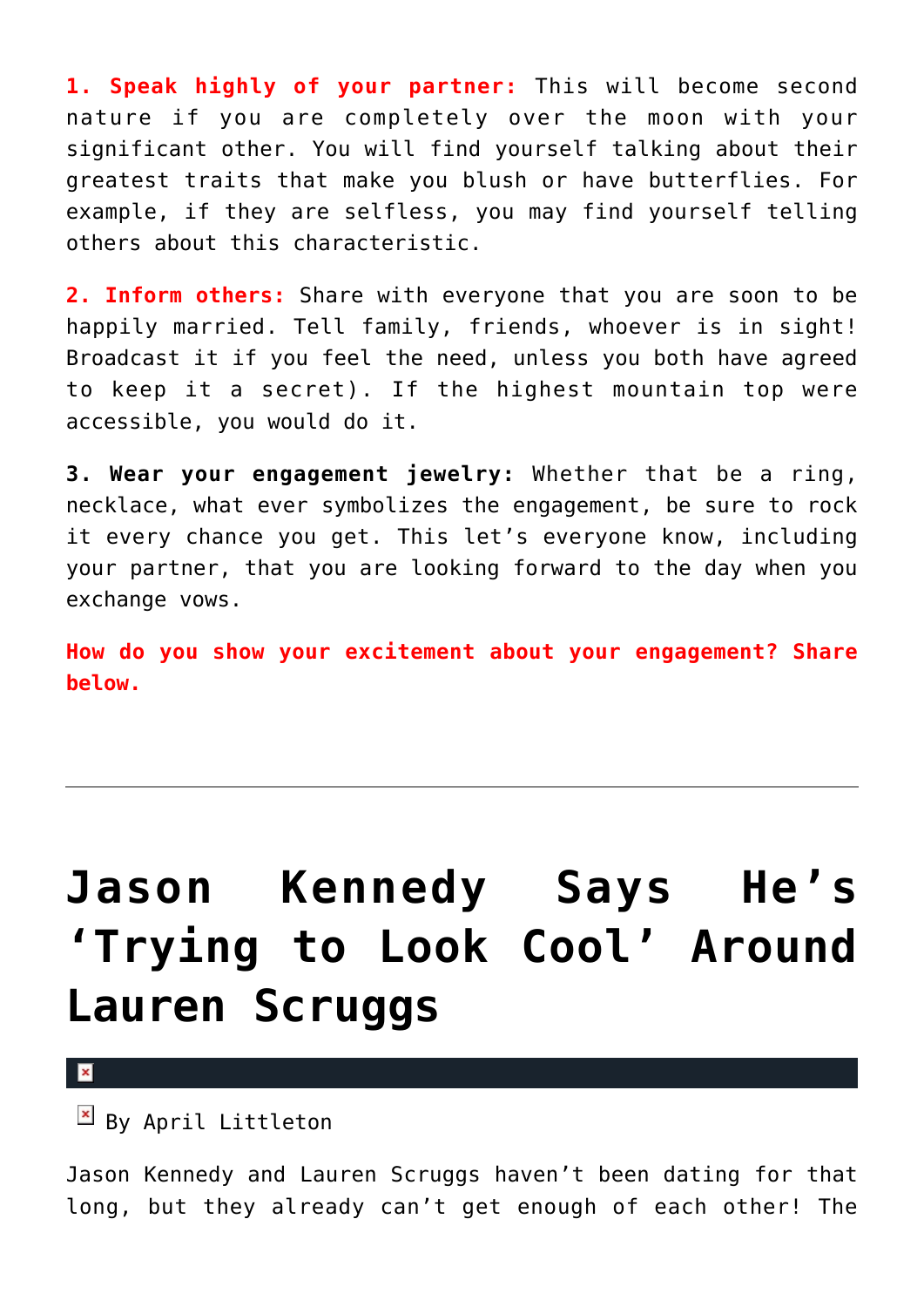couple recently spent some time together at the Villa del Palmar in Mexico, where they went kayaking and paddleboarding. "I am probably the least adventurous person, but I'm trying," he told *[People](http://www.people.com/people/article/0,,20732606,00.html)*. "I'm trying to look really cool around her, letting her know that I'm trying new things in life. I'm down to do whatever."

**What are some ways to impress your partner while being yourself?**

#### **Cupid's Advice:**

Everyone wants to impress the person they're dating. They want their significant other to know they're in a relationship with someone who is comfortable in their own skin. Impressing your partner isn't just about how much money you can spend on them. To truly be impressive, you have to do a little work on yourself. Cupid has some advice:

**1. Be confident:** If you really want to impress your significant other, all you have to do is show a little confidence. Don't be ashamed of who you are! Grace your date with your best smile and make plenty of eye contact. Everyone has flaws, but it's how you deal with them that matters. If you're comfortable being yourself, your partner will be relaxed around you as well.

**2. Dress the part:** If you feel confident, you have to look the part too. Get a new wardrobe that shows off your personality. Keep your hair and nails trimmed and clean and grab that new cologne/perfume you've been eyeing at the store. Keeping your hygiene well maintained and your appearance up will prove to do wonders for your relationship.

**3. Take an interest in their hobbies:** Your honey will pleased with you if you take an interest in some of the things they like to do. Remember, your partner is a part of your life now, so it's only natural to incorporate some of their daily